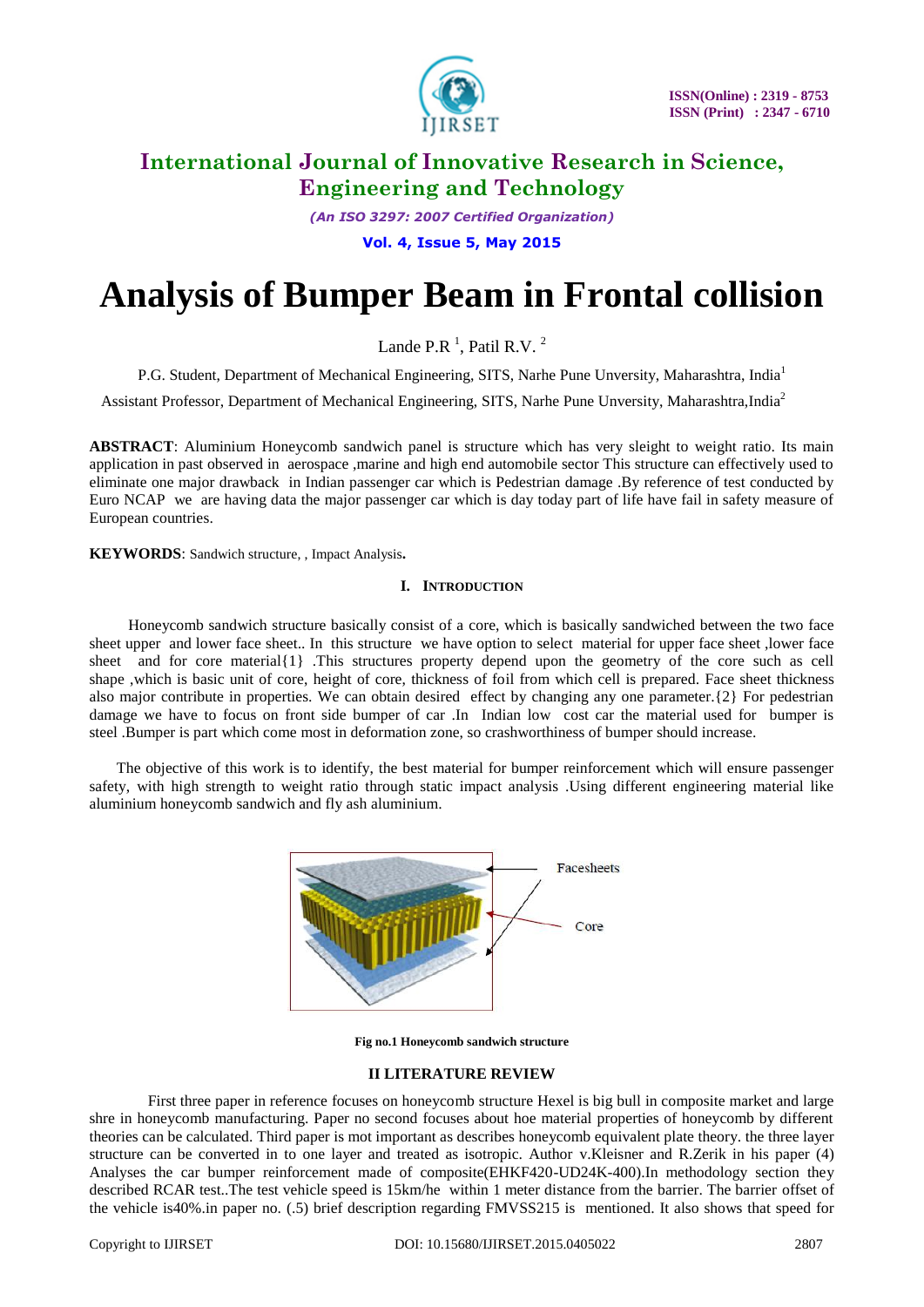

*(An ISO 3297: 2007 Certified Organization)*

## **Vol. 4, Issue 5, May 2015**

low velocity impact is 5 Km/hr. In paper no.6 design and manufacturing of car bumper is by hand layup method is described .material used is glass fibre reinforced polymer Charpy impact test is used to validate the result for energy absorption capacity of material. by studying paper no.7 we know just addition hexagonal honeycomb structure made cardboard increases energy absorption capacity by 260%.in paper no .8 we can see comparison of composite GMT( Glass material Thermoplastics) and steel .They suggest to used GMT as backbone behind steel as energy absorber.

### **III.METHODOLOGY**

 The 3D model of bumper reinforcement is made in creo.2 After this the same model is imported in to ANSYS workbench for impact analysis and total deformation is observed. We are applied here condition for impact is low velocity condition which 8 km/hr( 2.2m/s) {5} and mass 1000 kg. In100% frontal impact force component is perpendicular to the bumper beam. This test is conducted to check pedestrian safety purpose .Now by using Newtons second law, we calculated force value which is 22000 N .This point force applied centrally on Bumper beam.The Fixed support Applied at the end portion which is attached to the chassis in real condition. This condition is according to NCAP..

### **IV MATERIAL SELECTION**

Three types of material is selected for bumper mainly following specification:

| <b>Table No.1 Material properties</b> |                    |                       |  |  |  |
|---------------------------------------|--------------------|-----------------------|--|--|--|
| Material Name                         | Young's<br>Modulus | Density               |  |  |  |
| Steel                                 | $207$ Gpa          | 7800 kg/m3            |  |  |  |
| Fly Ash<br>Aluminum<br>(FAA)          | 70 Gpa             | $2611 \text{ kg/m}$ 3 |  |  |  |
|                                       |                    |                       |  |  |  |

As Aluminium honeycomb sandwich is anisotropic material having different properties in different crystal direction. We assumed it as orthotropic and applied The equivalent plate theory and make it as homogenous plate having only one young's modulus .As these are assumption for fast analysis results are approximate and should be verified by practical impact test.{3}

**Table No.2 Material properties of Aluminium honeycomb sandwich structure**

| Parameter              | Real sandwich panel                            | Equivalent Homogenous<br>Plate |
|------------------------|------------------------------------------------|--------------------------------|
| <b>Total Thickness</b> | 20 <sub>mm</sub>                               | 33mm                           |
| Young's Modulus        | Three different values in<br>x, y, z direction | 4253 kg/m <sup>2</sup>         |
| Density Of Face-sheet  | $2700 \text{ kg/m}$ 3                          | $210 \text{ kg/m}^3$           |
| Density Of Core        | $83 \text{ kg/m}$ 3                            |                                |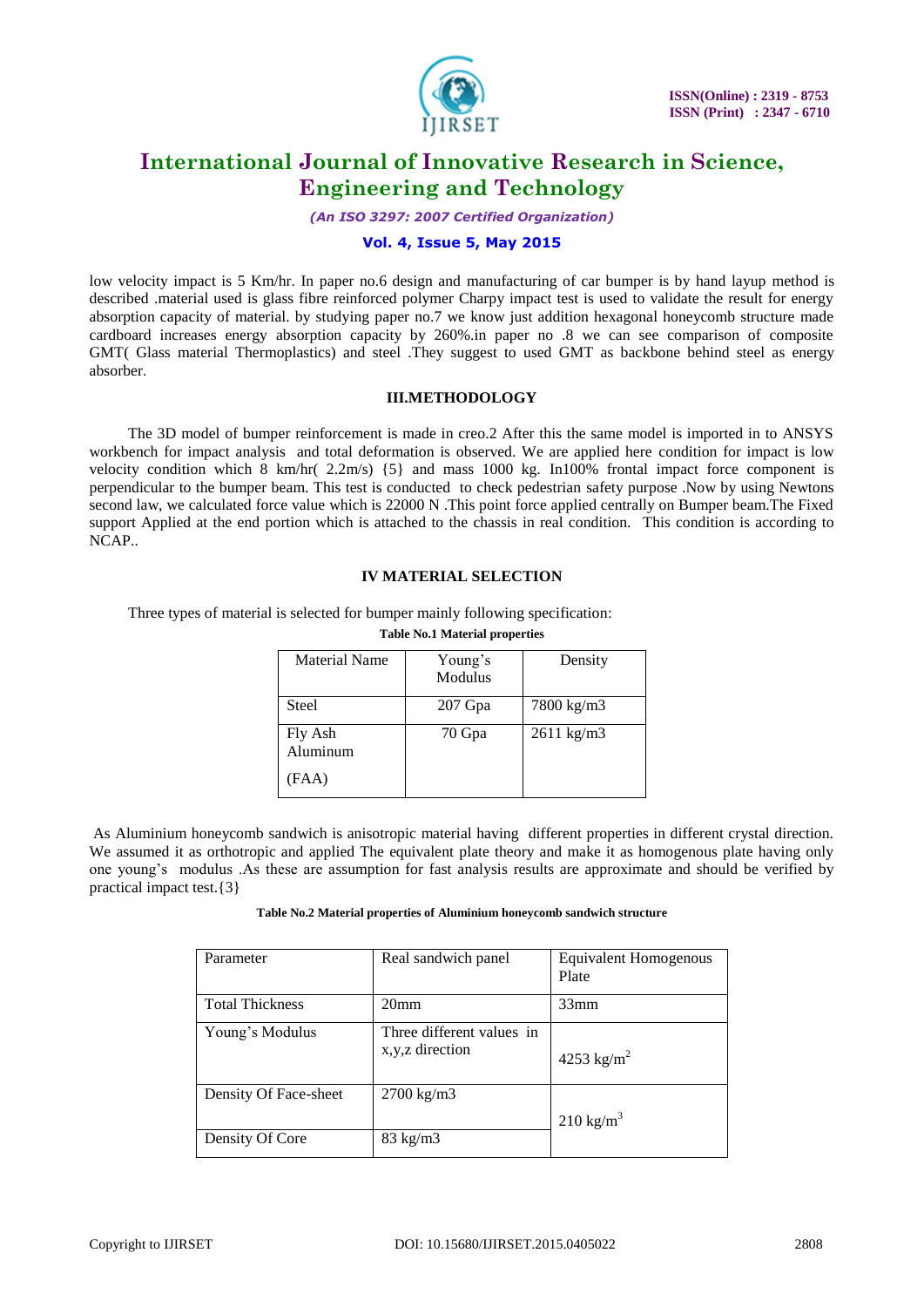

*(An ISO 3297: 2007 Certified Organization)* **Vol. 4, Issue 5, May 2015**

## **V RESULT AND DISCUSSION**



 **Fig.no.2 Deformation of steel bumper Reinforcement**

Figure No. 2 shows the deformation value for steel bumper beam which is we have considered as solid but in real practice it is hollow bumper beam. Maximum deformation we can observe is 0.17 mm .here we have provided end support as well as central support.



**Fig.no.3 .Deformation of AHCS bumper Reinforcement**

Figure No. 3 shows the deformation value for Aluminium Honeycomb sandwich composite bumper beam which is we have considered as isotopic solid material but in real practice it is anisotropic layered material. Maximum deformation we can observe is 0.15 mm .Here we have provided end support as well as central support.